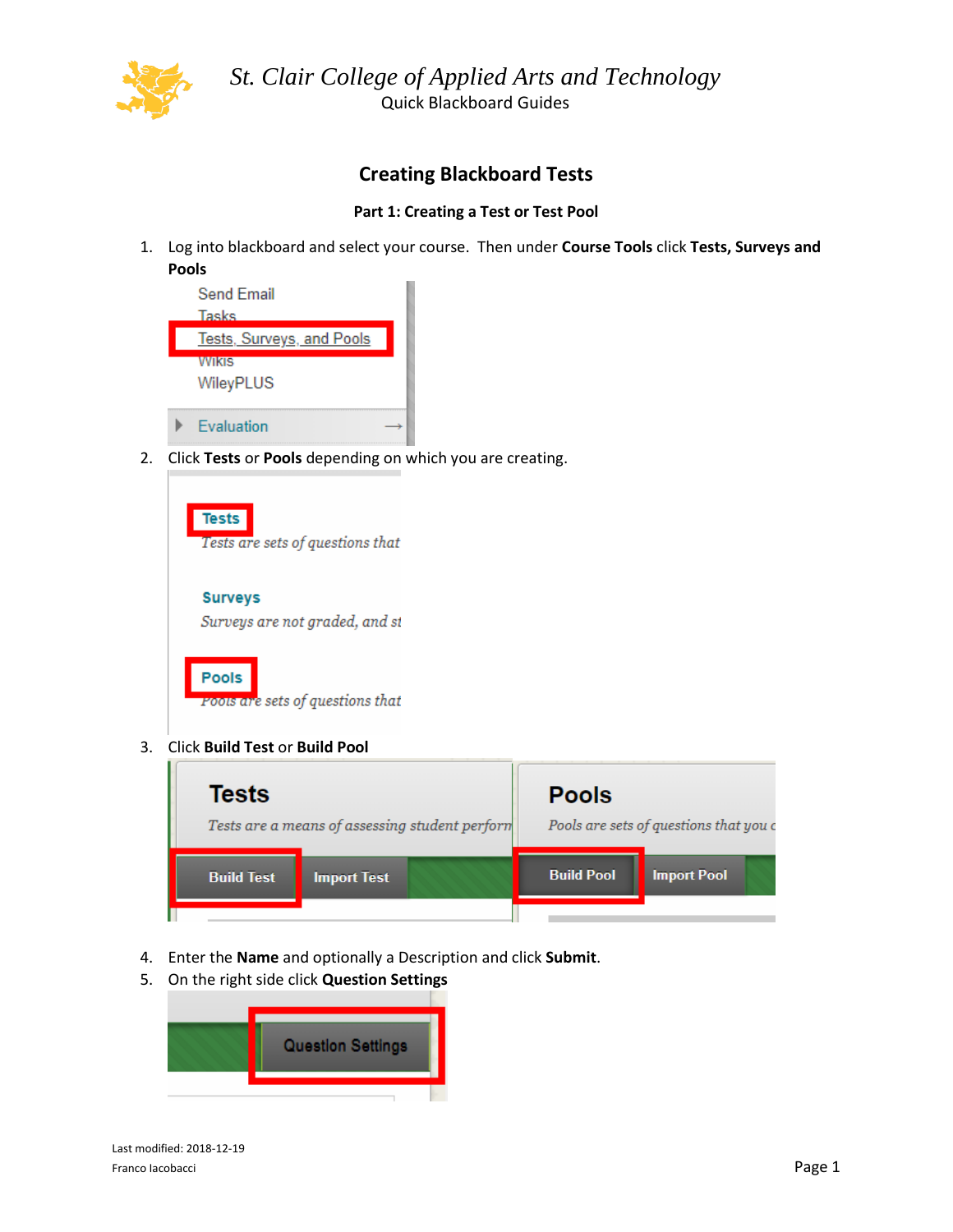

6. If this is a **test** (skip if you are making a test pool) change the default point value to your desired point value, I usually chose 1.



8. Click **Submit.**

### **Part 2: Creating a Multiple Choice question**

1. Hover over **Create Question** and click **Multiple Choice**

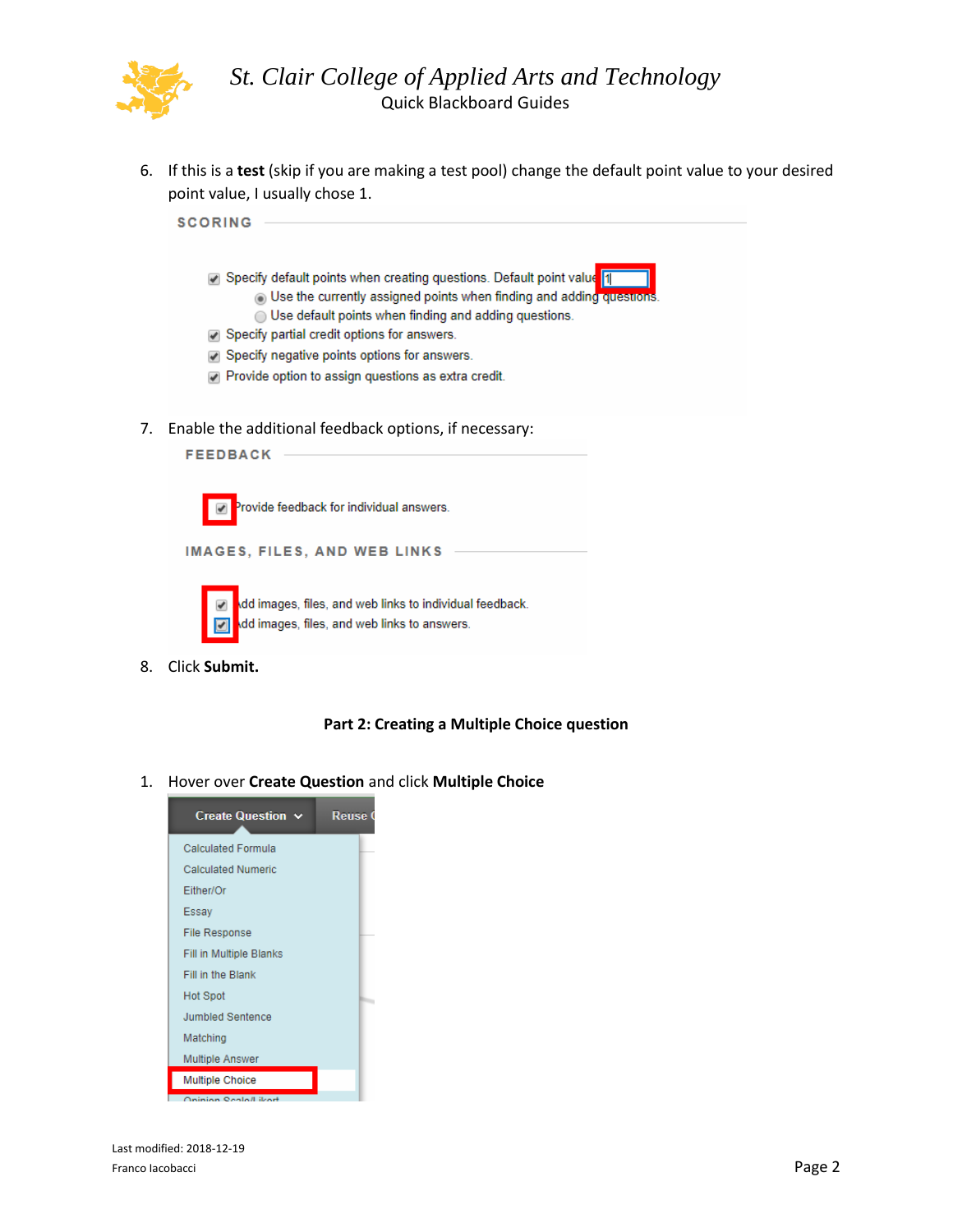

- 2. Enter the **Question Text** in the text area and format it as desired.
- 3. To randomize answers check off **Show Answers in Random Order**
	- **OPTIONS**

If partial credit is allowed, each incorrect answer can specify u

| <b>Answer Numbering</b>        | None     |  |
|--------------------------------|----------|--|
| <b>Answer Orientation</b>      | Vertical |  |
| <b>Allow Partial Credit</b>    |          |  |
| Show Answers in Random Order 7 |          |  |
|                                |          |  |

4. Choose the **Number of Answers** and then choose the **Correct Answer**, and fill them in.

| $T$ $T$ $T$ $F$<br>Paragraph                                                      | Arial<br>▼ | ▼                                                    |               |  |                       |
|-----------------------------------------------------------------------------------|------------|------------------------------------------------------|---------------|--|-----------------------|
|                                                                                   |            | 3(12pt)                                              |               |  | │⊞ ~  ⊟ ~│TD ♪ 정 ☆    |
| I Ô.<br>$\mathbb{X}$ D<br>$\overline{Q}$                                          |            | [리듬 금름] '블루 [T' T, $ \mathscr{O} \phi$ [m] m $ - - $ |               |  |                       |
| $\bullet$ Mashups $\bullet$ $\P$ 66 $\circ$ $\circ$ $\bullet$<br>$\bigcirc$ $f_x$ |            | 囲<br>$\mathbb{R}$                                    | ■ ■ ■ ■ ■ ■ ■ |  | <b>ES DI HTML CSS</b> |

5. Now scroll to the bottom and add the meta data to the question

# **CATEGORIES AND KEYWORDS**

Click Add to add a Category, Topic, Level of Difficulty, or Keywo

| Categories           | IP Address @<br><b>Add</b>       |
|----------------------|----------------------------------|
| <b>Topics</b>        | VLSM @<br>Add                    |
| Levels of Difficulty | Easy <sup>®</sup><br>Add         |
| Keywords             | IP $\odot$ subnet $\odot$<br>Add |

6. Click **Submit**.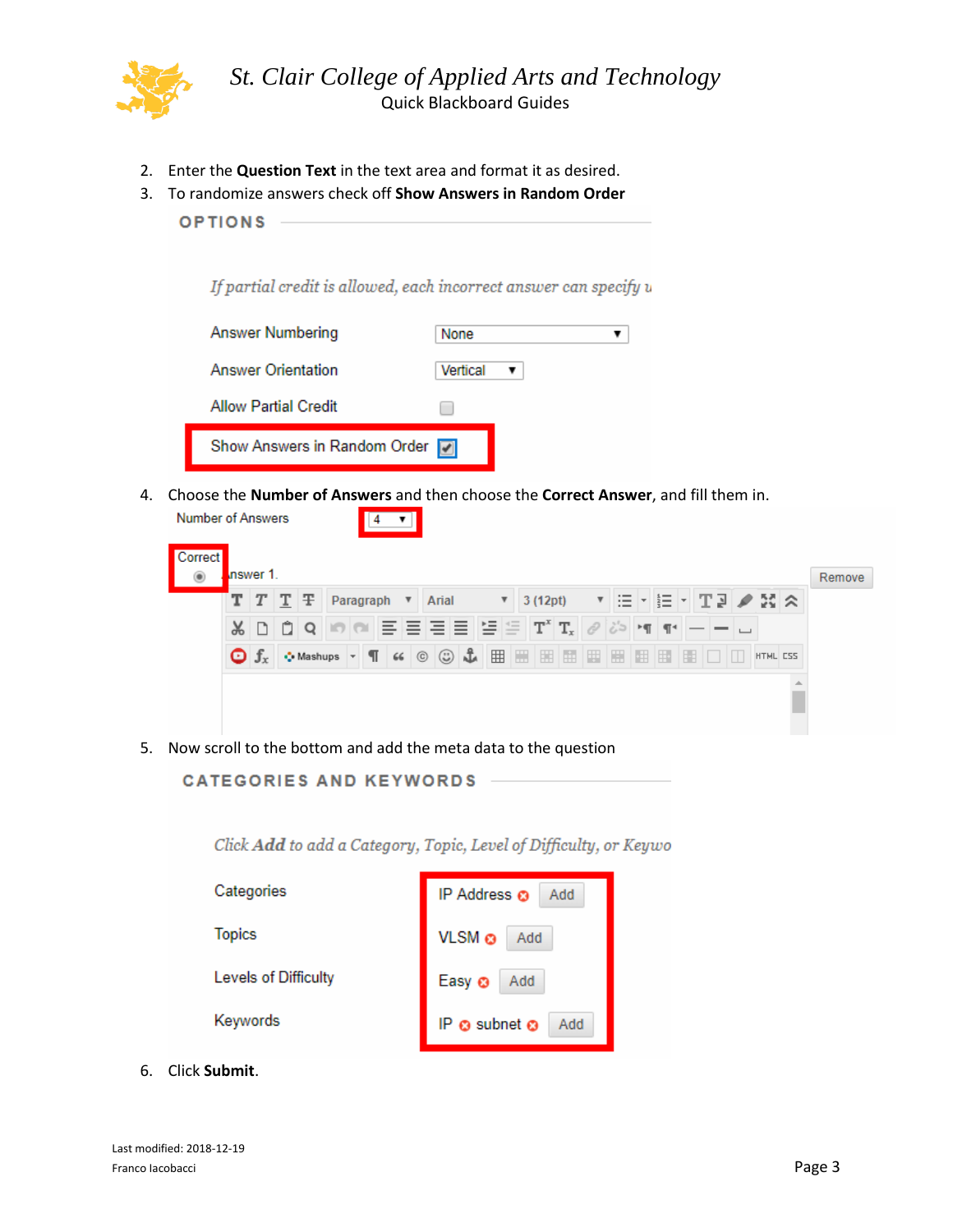

*St. Clair College of Applied Arts and Technology* Quick Blackboard Guides

## **Part 3: Creating a Fill in the Blanks question**

1. Hover over **Create Question** and click **Fill in the Blank**



- 2. Enter the **Question Text**.
- 3. Select the number of potential correct answers and choose your settings:

| Number of Answers        | $\overline{\phantom{0}}$ |                  |
|--------------------------|--------------------------|------------------|
| ★ Answer 1 Exact Match ▼ |                          | ◯ Case Sensitive |
|                          |                          |                  |

- Case Sensitive case must match
- Exact match must match the exact characters
- Contains must contain the characters in the answer
- Pattern Match Uses regex
- 4. Enter any desired metadata.

### **Part 4: Creating a Fill in the Multiple Blanks question**

- 1. Hover over **Create Question** and click **Fill in the Multiple Blanks**
- 2. Next enter the question text and wherever you want blanks use square brackets with a variable name inside for example **[x].**